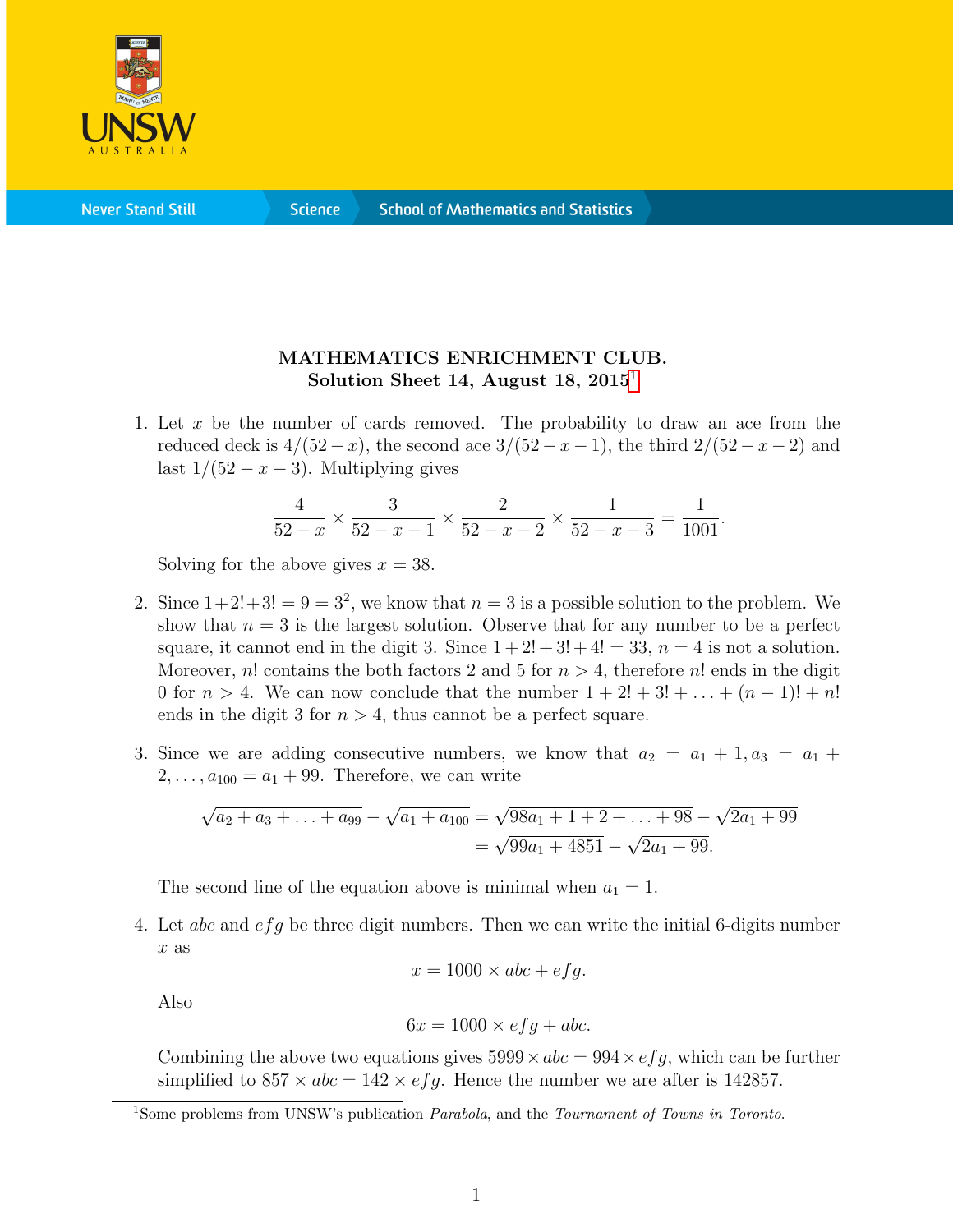5. To have all frogs the same colour, we must first reach a situation where there is a same number of frogs of two different colours. So we can think about this problem in terms of the difference between the number of frogs having two different colours, then it is possible to have all frogs the same colour if this number is zero for any combination of two colours; For example, initial this number is 1 if we compare brown with green or green with yellow, and 2 if we compare brown with yellow.

Now in an event of two frogs with different colours meeting, both frogs change colour to the third, so the number of frogs of different colours either change by 3 or remain the same. Since we started with a difference number of 1 or 2, and can only change this number by 3, it is not possible to get a same number of frogs of two different colours.



6. See diagram above. Let  $\angle BAC = a$ ,  $\angle ABC = b$  and  $\angle ACB = c$ . Further, using similarity of the triangles  $\triangle YBA$ ,  $\triangle ZAC$  and  $\triangle XBC$ , let us denote

$$
\angle YAB = \angle ZCA = \angle XCB = \alpha,
$$
  
\n
$$
\angle YBA = \angle ZAC = \angle XBC = \beta,
$$
  
\n
$$
\angle AYB = \angle CZA = \angle CXB = \gamma.
$$

- (a) Since the  $\triangle YBA$  is similar to  $\triangle XBC$ , we have  $YB : AB = XB : BC$ . It follows that  $YB : BX = AB : BC$ . Since  $\angle YBA = \angle XBC$  we have  $\angle YBX = b$ . Therefore  $\triangle YBX$  is similar to  $\triangle ABC$ . We can use the similarity of  $\triangle ZAC$  and  $\triangle XBC$  and follow the same steps as before, to show that  $\triangle ZXC$  is similar to  $\triangle ABC$ .
- (b) The similarity between  $\triangle YBX$  and  $\triangle ZXC$  to  $\triangle ABC$  implies  $\angle XYB = a$ ,  $\angle YXB = c$  and  $\angle XZC = a, \angle ZXC = b$ . Therefore

$$
\angle AYX = \angle AYB - \angle XYB = \gamma - a,
$$

and

$$
\angle AZX = \angle AZC - \angle XZC = \gamma - a.
$$

Therefore, a pair of opposite angles of the quadrilateral  $AYXZ$  is equal. Further,

$$
\angle YXZ = 360^{\circ} - \angle YXB - \angle ZXC - \angle BXC = 360^{\circ} - c - b - \gamma
$$

$$
= (180^{\circ} - c - b) + (180^{\circ} - \gamma) = a + \alpha + \beta = \angle YAZ
$$

thus the other pair of angles of  $AYXZ$  are also equal.

## Senior Questions